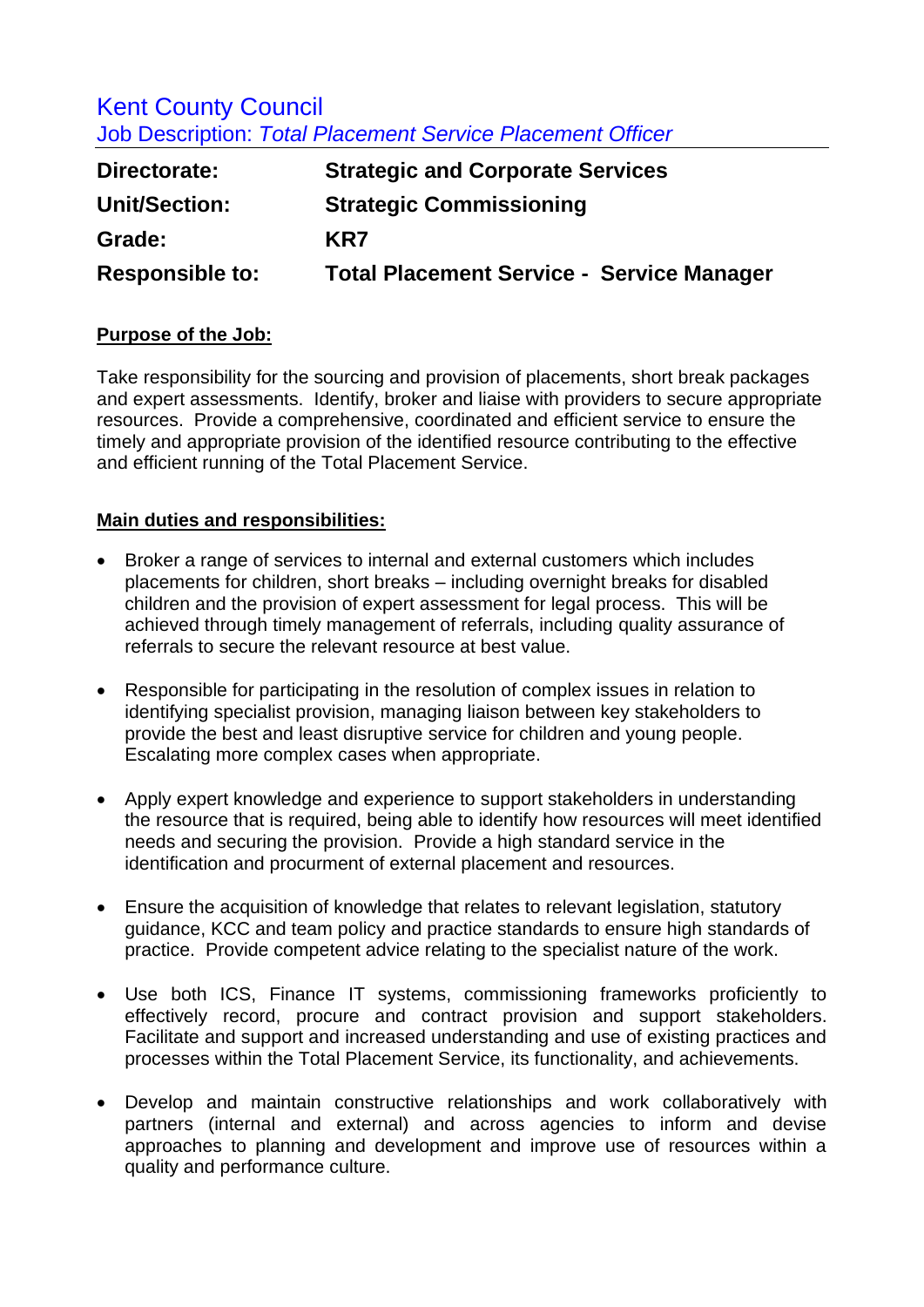Footnote: This job description is provided to assist the job holder to know what his/her main duties are. It may be amended from time to time without change to the level of responsibility appropriate to the grade of post.